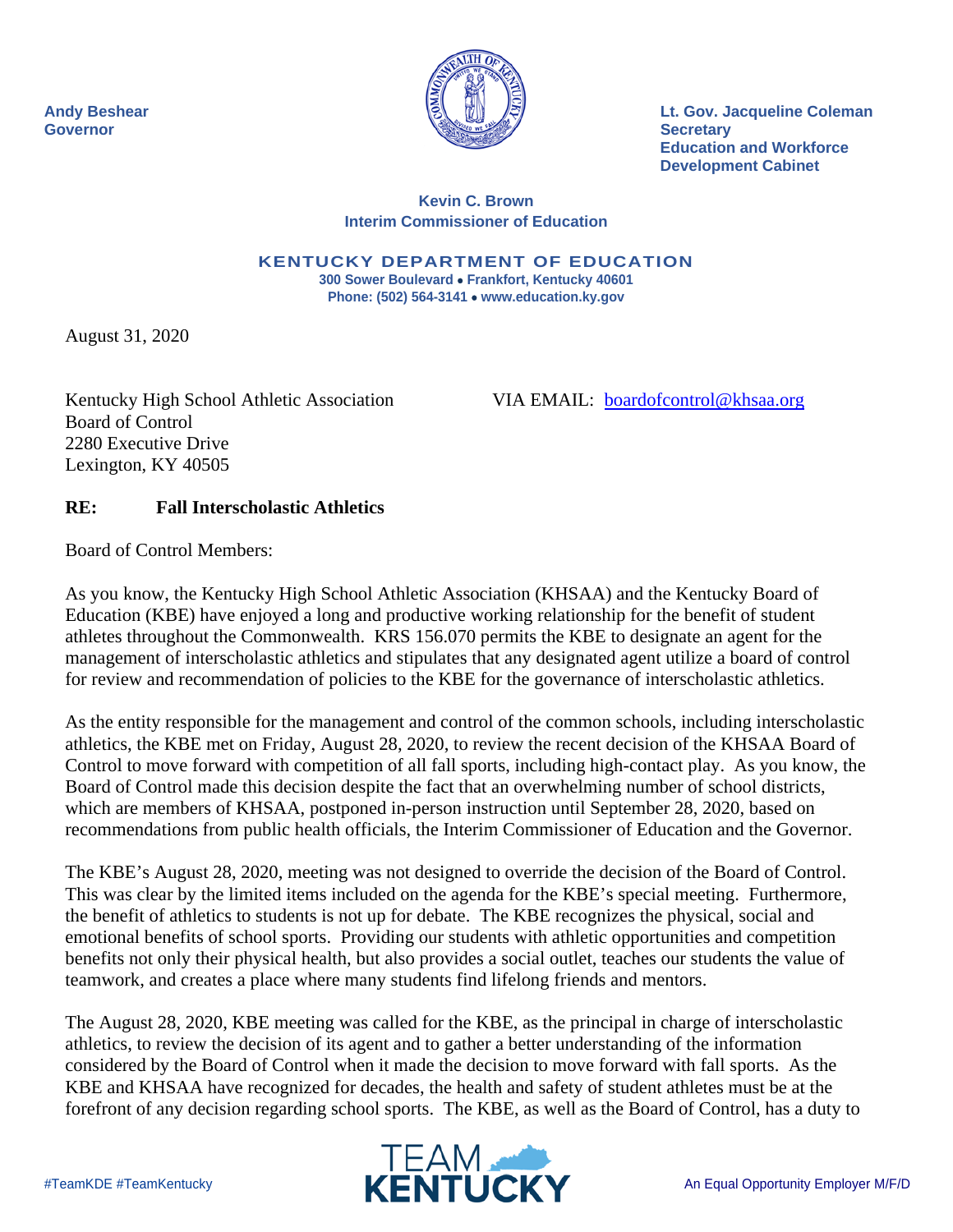Kentucky High School Athletic Association August 31, 2020 Page 2

understand the risks to student athletes associated with the COVID-19 pandemic and to ensure that reasonable decisions are made to protect those student athletes.

During the August 28, 2020, special meeting, the KBE heard from KHSAA Commissioner Tackett, who provided a timeline of steps taken by KHSAA since March 2020 as result of COVID-19. This included an overview of guidance issued by KSHAA during the COVID-19 state of emergency; the July 10, 2020, Board of Control decisions to waive seasons according to Bylaw 23, impose roster restrictions and postpone practice and competition in certain sports until August 24 and September 7, respectively; and the August 20, 2020, Board of Control decision to move forward with the August 24 and September 7 practice and competition dates, while rejecting other options to further postpone interscholastic athletics. Commissioner Tackett dedicated a portion of his presentation to information provided by medical professionals that have guided decision-making. He indicated there are current indications of possible myocarditis in COVID-19 patients, highlighted an optional decision tree tool to guide return to play for student athletes who test positive for COVID-19, and commented on the problems with conflicting medical information on the topic. Commissioner Tackett noted that student athletes must assume some risk in playing sports.

Dr. Steven Stack, Commissioner for the Kentucky Department for Public Health, also presented to the KBE during its August 28, 2020, special meeting. Dr. Stack presented COVID-19 data, including trend data for Kentucky and other states, as well as other countries. He explained that the most important factor in determining successful return to schools and extracurricular activities is COVID-19 transmission in the communities where students, parents and school staff reside. Dr. Stack noted that approximately 40 of Kentucky's 120 counties currently are classified as "critical" or "accelerated spread" in terms of COVID-19 transmission.

confident at this time that negative COVID-19 health outcomes for kids will be rare occurrences. Dr. Stack highlighted recent data indicating children have a higher COVID-19 viral load than adult COVID-19 patients in hospital intensive care units. On the topic of adolescent myocarditis, Dr. Stack presented recent information distributed by the Journal of the American Medical Association (JAMA) and recommendations for monitoring adolescents after recovering from COVID-19. Finally, Dr. Stack noted a study that showed some individuals will have lifelong heart and lung damage as a result of COVID-19. He was clear that there must be a place for in-person instruction and student sports. However, he noted that it makes most sense for the athletic season to be modified consistent with in-person instruction. He acknowledged that we cannot paralyze society for the risk of rare occurrences; however, we cannot be

Finally, the KBE heard from superintendents Randy Poe (retired), David Raleigh (LaRue County), Alvin Garrison (Covington Independent) and Mike Borchers (Ludlow Independent). Superintendents expressed frustration with the lack of consistency between the decision of the Board of Control and the recommendation of the Interim Commissioner of Education to postpone in-person instruction until September 28, 2020.

At the time the Board of Control made its decision on August 20, 2020, Interim Commissioner Brown already had recommended in-person instruction be delayed until September 28 and an overwhelming majority of districts followed that recommendation. Nonetheless, the Board of Control set aside the Interim Commissioner of Education's recommendation in order to move forward with high-contact fall sports. Superintendents expressed further concern that school districts simply do not have resources to pay for regular COVID-19 testing of athletes.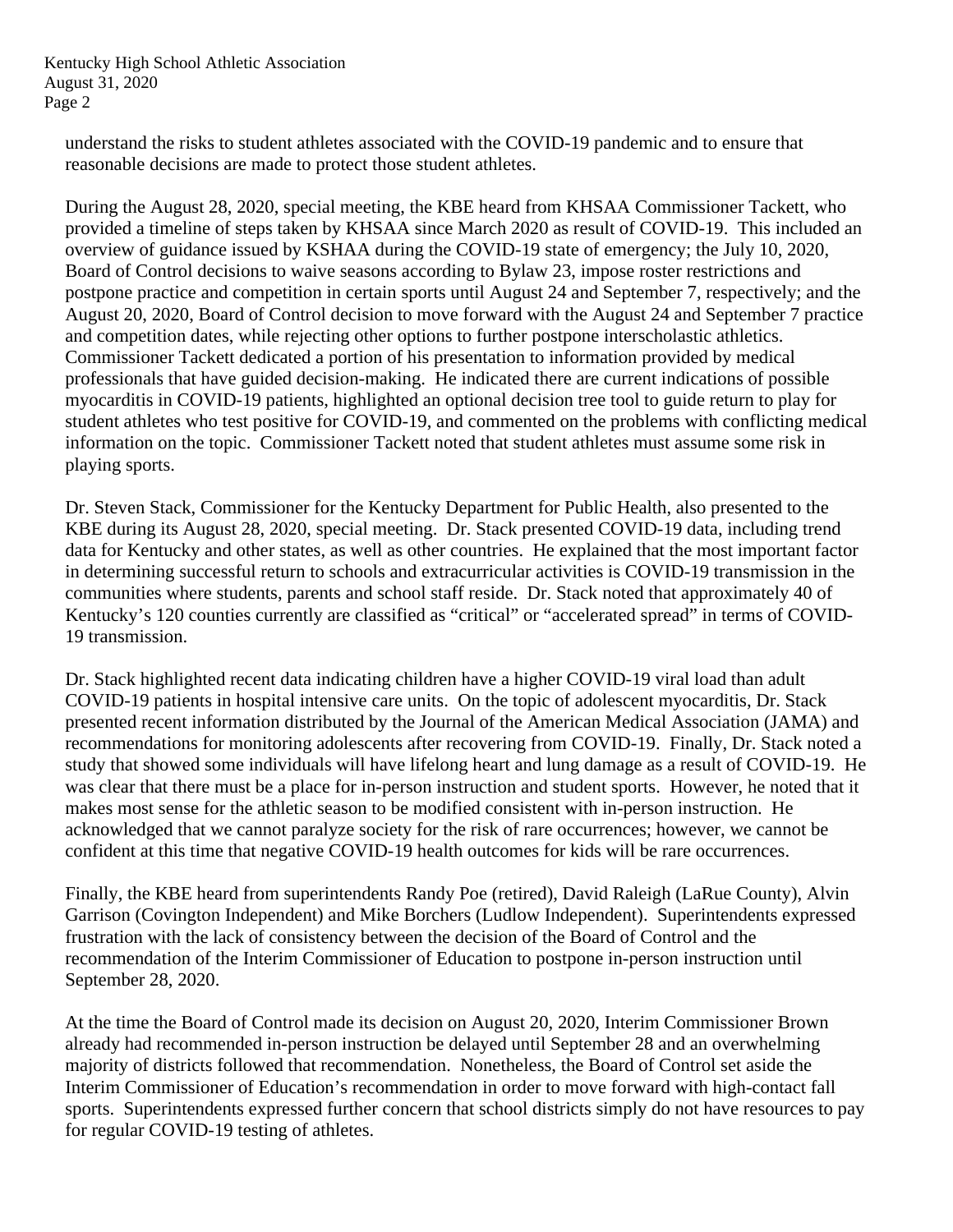Kentucky High School Athletic Association August 31, 2020 Page 3

Following these presentations, KBE members discussed the information they heard and the Board of Control's decision to move forward with fall sports. As a result of these conversations and on behalf of the KBE, I charge the Board of Control to immediately convene to consider action to:

- 1. Develop guidance for school districts on the responsibility and authority to enforce the protocols set forth in the recent KSHAA guidance document. Specifically, this new guidance should address the consequences for failure to follow KHSAA guidance, including how sports programs will be suspended or penalized for their failure to follow the guidance and ensure the safety of student athletes. Just as the rules of play are uniform and enforceable, so should be the rules for the protection of student athletes in light of COVID-19.
- 2. Anticipate and clarify how KHSAA guidance is likely to evolve and put forth clear and actionable guidance on how KHSAA will respond to a spike in cases at the school, district, regional and/or statewide level. If that were to happen, what kind of timely and responsible action will KHSAA take to reduce risks to student athletes?
- 3. Provide immediate guidance to school districts and coaches on spectator attendance at practice and competition. For example, will spectators be permitted to attend events? If so, will the number of spectators be limited? What are the requirements for temperature checks, social distancing and mask wearing for spectators if they are permitted to attend? How should concessions operate, if at all? School districts need clear guidance on these topics if they are to begin fall sports on the timeline approved by the Board of Control.
- 4. Develop clear guidance to school districts and coaches on how to best provide resources and mental health supports to student athletes who are unable to play due to parent choice, COVID-19 quarantine, program suspension due to COVID-19 or other reasons.
- 5. Require that the risks of COVID-19 are disclosed to families and students in a manner that is easily understood, along with recommended steps for student "return to sports" following a COVID-19 diagnosis. These disclosures should clearly outline the return-to-play guidance and address medical testing concerns raised by Dr. Stack, e.g., cost and availability of pediatric cardiologists, echocardiograms, electrocardiograms and cardiac MRIs.
- 6. Take steps, including but not limited to instructing KHSAA to work with KDE and the Department for Public Health, to develop model COVID-19 testing protocols for studentathletes and coaches that could be replicated across the state.
- 7. Adopt a regular reporting schedule, not less than bi-weekly, for the Board of Control and the KBE/KDE to receive written reports from the KHSAA that summarize COVID-related issues KHSAA is dealing with (by sport, district and school) and how concerns are addressed as they arise.

If you were not able to watch the Aug. 28 KBE meeting live, I encourage you to watch the recording on the KDE Media Portal for further insights and background into the expectations of the KBE. I look forward to our continued working relationship for the benefit of all Kentucky student athletes.

Sincerely,

Ju Dr. Jony

Lu S. Young, Ed.D. Chair, Kentucky Board of Education